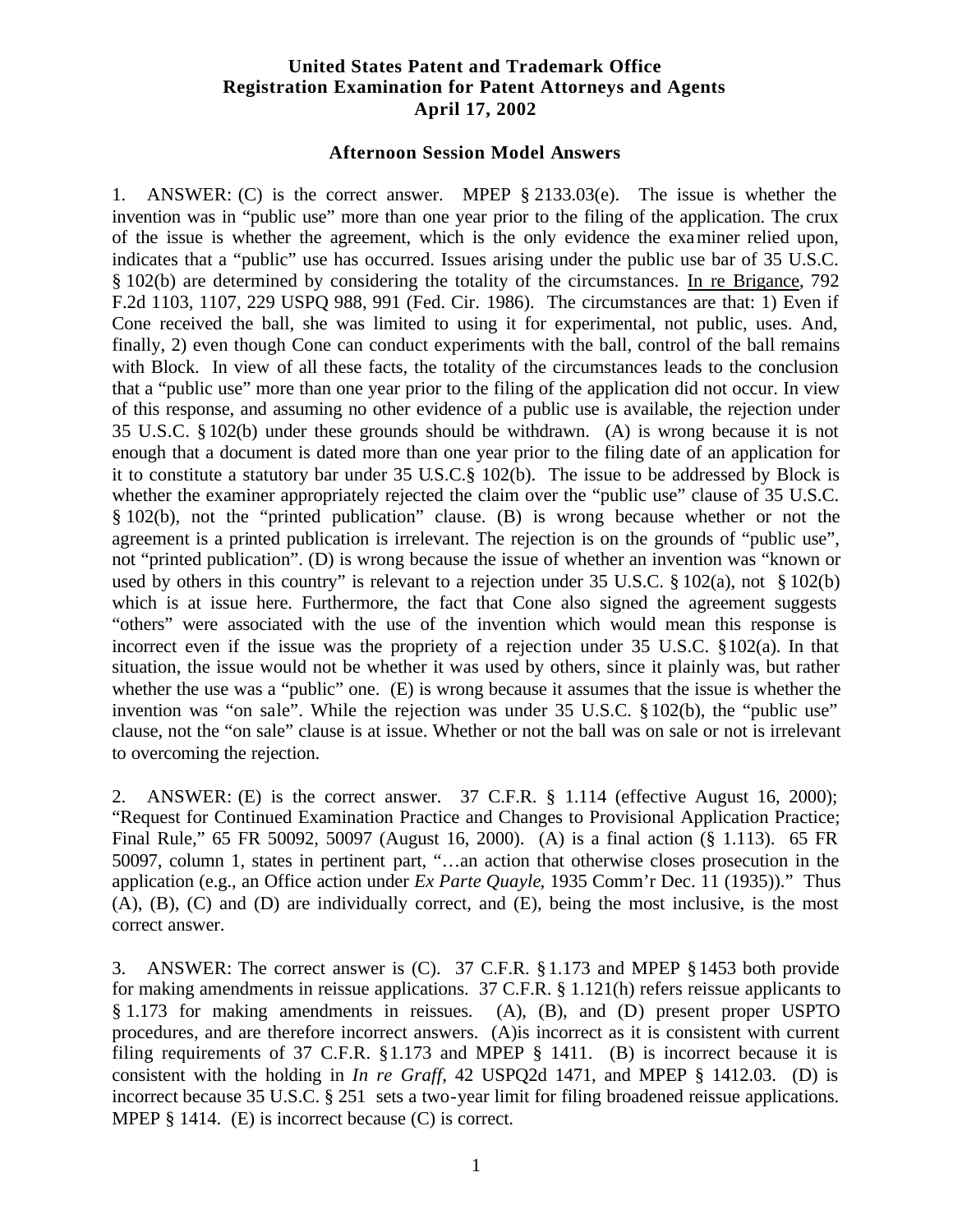4. ANSWER: (B) is the most correct answer. See *Ex parte Merz*, 75 USPQ 296 (Bd. App. 1947) (holding that the "lapse of time between the completion or reduction to practice of an invention and the filing of an application thereon" is not relevant to an affidavit or declaration under 37 C.F.R. § 1.131(b)); MPEP § 715.07(a). (A) is incorrect. *Ex parte Hunter*, 1889 C.D. 218, 49 O.G. 733 (Comm'r Pat. 1889); MPEP § 715.07(a). Applicant must show evidence of facts establishing diligence. (C) is incorrect. *Ex parte Kantor*, 177 USPQ 455 (Bd. App. 1958) (after conception has been clearly established, diligence must be considered prior to the effective date is clearly established, since diligence then comes into question); MPEP § 715.07(a). (D) is incorrect. MPEP § 715.07(c). 37 C.F.R. § 1.131(a) provides for the establishment of a date of completion of the invention in a NAFTA or WTO member country, as well as in the United States, an applicant can establish a date of completion in a NAFTA member country on or after December 8, 1993, the effective date of section 331 of Public Law 103 - 182, the North American Free Trade Agreement Act, and can establish a date of completion in a WTO member country other than a NAFTA member country on or after January 1, 1996, the effective date of section 531 of Public Law 103 - 465, the Uruguay Round Agreements Act. Not all countries are members of NAFTA or WTO, and prior invention in a foreign country cannot be shown without regard for when the reduction to practice occurred. (E) is incorrect. MPEP § 715.07. Actual reduction to practice generally, but not always, requires a showing that the apparatus actually existed and worked, "There are some devices so simple that a mere construction of them is all that is necessary to constitute reduction to practice." *In re Asahi/America Inc.*, 68 F.3d 442, 37 USPQ2d 1204 (Fed. Cir. 1995) (citing *Newkirk v. Lulegian*, 825 F.2d 1581, 3USPQ2d 1793 (Fed. Cir. 1987) and *Sachs v. Wadsworth*, 48 F.2d 928, 929, 9 USPQ 252, 253 (CCPA 1931). The claimed restraint coupling held to be so simple a device that mere construction of it was sufficient to constitute reduction to practice. Photographs, coupled with articles and a technical report describing the coupling in detail were sufficient to show reduction to practice.).

5. ANSWER: (A) is the most correct answer. *See* 37 C.F.R. §1.48(b) (where the claims covering that inventor's invention are cancelled, a statement regarding lack of deceptive intent is not required). (B) is incorrect. *See* 37 C.F.R. § 1.48(e)(2). (C) is incorrect. *See* 37 C.F.R. § 1.48(c)((5). (D) is incorrect. *See* 37 C.F.R. § 1.48(d)(1). (E) is incorrect. *See* 37 C.F.R.  $§ 1.48(a), (b) \& (c).$ 

6. ANSWER: (C) is the most correct answer. MPEP  $\S$  715.04 pages 700-207 and 208 ( $8<sup>th</sup>$ ) ed.), under the heading "WHO MAY MAKE AFFIDAVIT OR DECLARATION" states "[t]he following parties may make an affidavit or declaration under 37 C.F.R. [§] 1.131: … (B) An affidavit or declaration by less than all named inventors of an application is accepted where it is shown that less than all named inventors of an application invented the subject matter of the claim or claims under rejection. For example, one of two joint inventors is accepted where it is shown that one of the joint inventors is the sole inventor of the claim or claims under rejection." In addition, 37 C.F.R. § 1.131(a) states "... the inventor of the subject matter of the rejected claim … or the party qualified under §§ 1.42, 1.43, or 1.47, may submit an appropriate oath or declaration…." Accordingly, answer (A) is incorrect because a declaration with less than all named inventors is acceptable when it is shown that less than all named inventors of an application invented the subject matter of the claim under rejection. Answer (B) is incorrect because the declaration was properly signed. Answer (D) is incorrect because 37 C.F.R.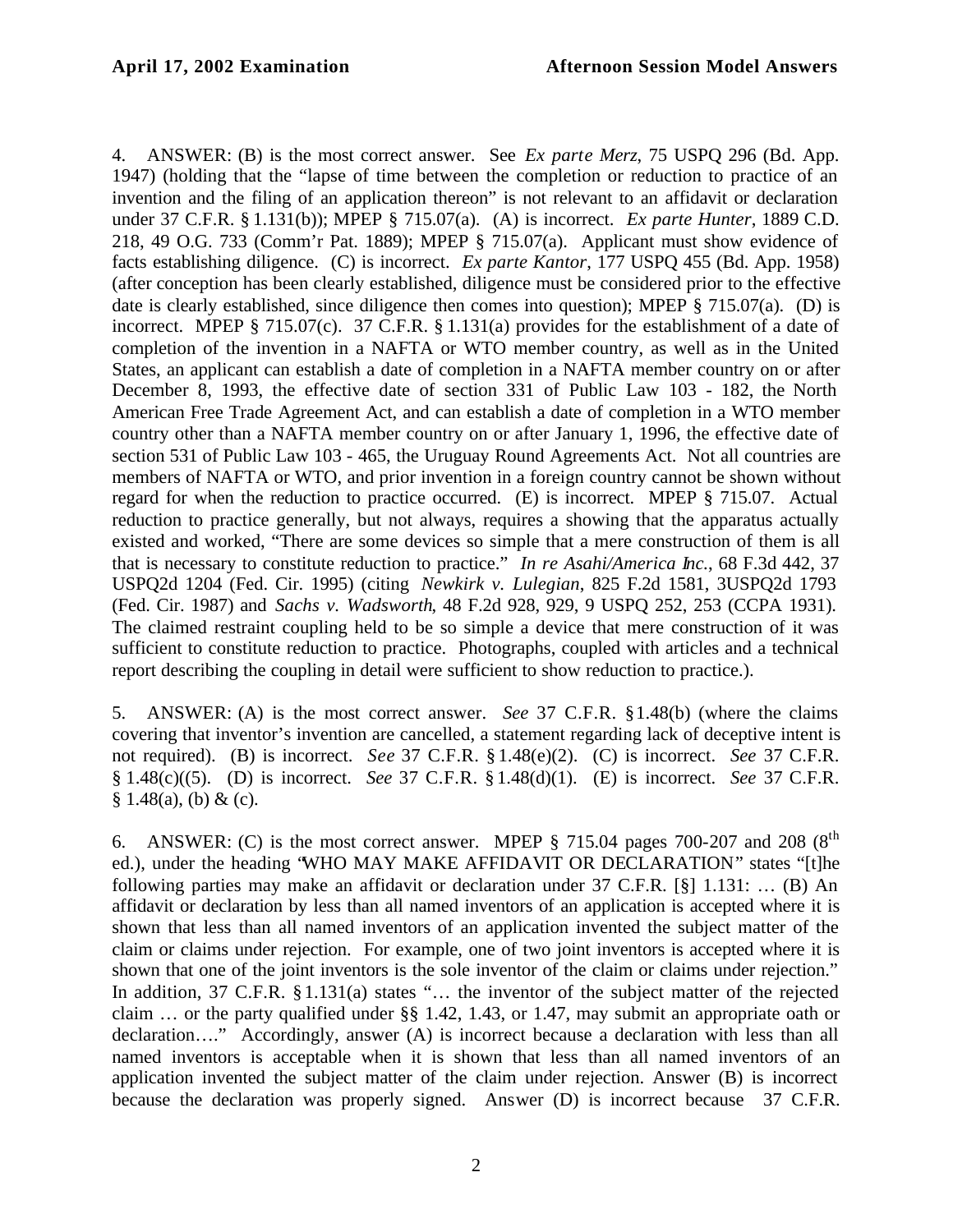§ 1.131(a) expressly provides for who must sign the declaration. Answer (E) is incorrect because it is the inventor of the subject matter of the claim under rejection who must sign the declaration, not any inventor named on the application.

7. ANSWER. (B) is the most correct answer. As stated in "Request for Continued Examination Practice and Changes to Provisional Application Practice; Final Rule," 65 F.R. 50092 (Aug. 16, 2000), 1238 O.G.13 (Sept. 5, 2000), "Section 4801 of the American Inventors Protection Act of 1999 contains no provision for according the resulting nonprovisional application a filing date other than the original filing date of the provisional application. Thus, under the patent term provisions of 35 U.S.C. § 154, the term of a nonprovisional application resulting from the conversion of a provisional application pursuant to 35 U.S.C. § 111(b)(5) will be measured from the original filing date of the provisional application (which is the filing date accorded the nonprovisional application resulting from the conversion under § 4801of the American Inventors Protection Act of 1999)." However, the pendency is counted against the patent term. (A), being in accord with USPTO practice and procedure, is not the most correct answer. 37 C.F.R. § 1.53(c)(3), third sentence. See also, "Request for Continued Examination Practice and Changes to Provisional Application Practice; Final Rule," 65 F.R. 50092, 50093 (Aug. 16, 2000), 1238 O.G.13 (Sept. 5, 2000). (C), being in accord with USPTO practice and procedure, is not the most correct answer. 37 C.F.R. § 1.53(c)(3), fourth sentence. (D), being in accord with USPTO practice and procedure, is not the most correct answer. 37 C.F.R. § 1.53(c)(3). (E) is a correct statement, and there fore is not a correct answer. 35 U.S.C.  $$119(e)(3).$ 

8. ANSWER: (C) is the correct answer. 35 U.S.C. § 41(h), 37 C.F.R. §§ 1.17(l) and 1.27(b). (A) is incorrect because 37 C.F.R. § 1.17(p) provides for only one fee for filing an IDS all parties must pay that fee. There is no support in 37 C.F.R. § 1.17(p) for a small entity paying a reduced fee for filing an IDS. (B) is incorrect because it is inconsistent with 37 C.F.R.  $\S 1.8(a)(2)(i)(A)$ . (D) is incorrect because it is inconsistent with 37 C.F.R. § 1.114(a), inasmuch as prosecution is not closed. (E) is incorrect because (C) is correct.

9. ANSWER: (D) is correct. "The mere fact that references can be combined or modified does not render the resultant combination obvious unless the prior art also suggests the desirability of the combination." MPEP § 2143.01 (citing *In re Mills*, 916 F.2d 680, 16 USPQ2d 1430 (Fed. Cir. 1990)). Here, the examiner fails to show that substituting Larry's device for another type of device in Morris would have been desirable. (A) is incorrect. The test of obviousness is not whether the features or elements of the references are physically combinable. *In re Keller,* 642 F.2d 413, 425, 208 USPQ 871, 881 (CCPA 1981); *In re Sneed,* 710 F.2d 1544,1550, 218 USPQ 385,389 (Fed. Cir. 1983). (B) is incorrect. "The rationale to modify or combine the prior art does not have to be expressly stated in the prior art; the rationale may be expressly or impliedly contained in the prior art or it may be reasoned from knowledge generally available to one of ordinary skill in the art, established scientific principles, or legal precedent established by prior case law." MPEP § 2144 (citing *In re Fine*, 837 F.2d 1071, 5 USPQ2d 1596 (Fed. Cir. 1988); *In re Jones*, 958 F.2d 347, 21 USPQ2d 1941 (Fed. Cir. 1992)). Here, the argument overlooks the fact that a suggestion to combine Larry and Morris may be reasoned from knowledge generally available to one of ordinary skill in the art, established scientific principles, or legal precedent established by prior case law. (C) is incorrect. "The fact that a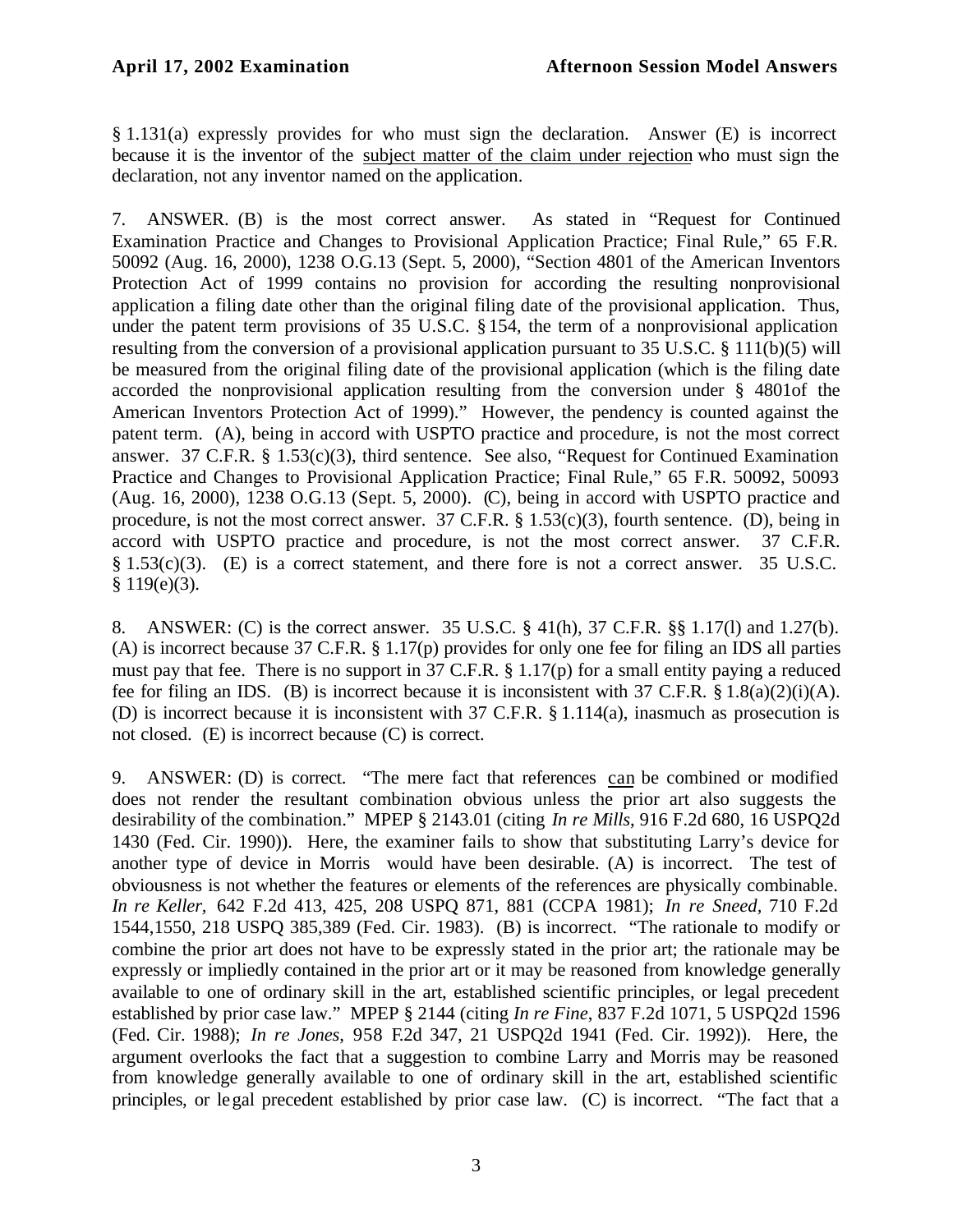combination would not be made by businessmen for economic reasons does not mean that a person of ordinary skill in the art would not make the combination because of some technological incompatibility." MPEP § 2145 (citing *In re Farrenkopf*, 713 F.2d 714, 718, 219 USPQ 1, 4 (Fed. Cir. 1983)). Here, the high cost of Barry's device does not teach away from a person of ordinary skill in the art combining it with Lance's device.

10. ANSWER: (C) is the most correct answer. 37 C.F.R. § 1.366(c) (effective September 8, 2000), "Changes To Implement the Patent Business Goals; Final Rule," 65 FR 54604, 54649 (Sept. 8, 2000). Under 37 C.F.R. § 1.366(a), any person or organization may pay maintenance fees and any necessary surcharges on behalf of a patentee. Authorization by the patentee is not required. 37 C.F.R. § 1.366(c) states, "If the payment includes identification of only the patent number (i.e., does not identify the application number of the United States application for the patent on which the maintenance fee is being paid), the Office may apply the payment to the patent identified by patent number in the payment or may return the payment." Only in (C) does the USPTO have the option of returning the maintenance fee. (A) and (B) are each incorrect. (D) is incorrect because (A) and (B) are incorrect. (E) is incorrect because (C) is correct.

11. ANSWER: (A). As to (B) and (E), an actual reduction to practice is not a necessary requirement for filing an application so long as the specification enables one of ordinary skill in the art to make and use the invention. However, (D) is incorrect, as a reduction to practice may not be established since the camera leaked. As to (C), a second provisional is not entitled to the benefit of the filing date of the first provisional application. 35 U.S.C. § 111(h)(7).

12. ANSWER: (C) is correct. "If proposed modification would render the prior art invention being modified unsatisfactory for its intended purpose, then there is no suggestion or motivation to make the proposed modification." MPEP § 2143.01 (citing *In re Gordon*, 733 F.2d 900, 221 USPQ 1125 (Fed. Cir. 1984)). Here, the combination would render Lance's device unsatisfactory for its intended purpose. (A) is incorrect. "The test for obviousness is not whether the features of a secondary reference may be bodily incorporated into the structure of the primary reference .... Rather, the test is what the combined teachings of those references would have suggested to those of ordinary skill in the art." MPEP §2145, paragraph III (quoting *In re Keller*, 642 F.2d 413, 425, 208 USPQ 871, 881 (CCPA 1981)). Here, the argument fails to address what the combined teachings of the references would or would not have suggested to those of ordinary skill in the art. (B) is incorrect. "'In order to rely on a reference as a basis for rejection of the applicant's invention, the reference must either be in the field of the applicant's endeavor or, if not, then be reasonably pertinent to the particular problem with which the inventor was concerned.'" MPEP § 2141.01(a) (quoting *In re Oetiker*, 977 F.2d 1443, 24 USPQ2d 1443, 1445 (Fed. Cir. 1992)). Here, Barry's art could still be analogous if it was reasonably pertinent to the particular problem with which the applicant was concerned. (D) is incorrect. The argument addresses a rejection under 35 U.S.C. § 102, as opposed to the rejection that was made, under 35 U.S.C. § 103, which raises obviousness, not anticipation, issues. (E) is not correct because (A), (B) and (D) are incorrect.

13. ANSWER: (E) is the correct answer. 37 C.F.R. § 1.115(b)(1). As stated in 65 FR at 54636, middle and right columns, "Factors that will be considered in disapproving a preliminary amendment include: the state of preparation of a first Office action as of the date of receipt (§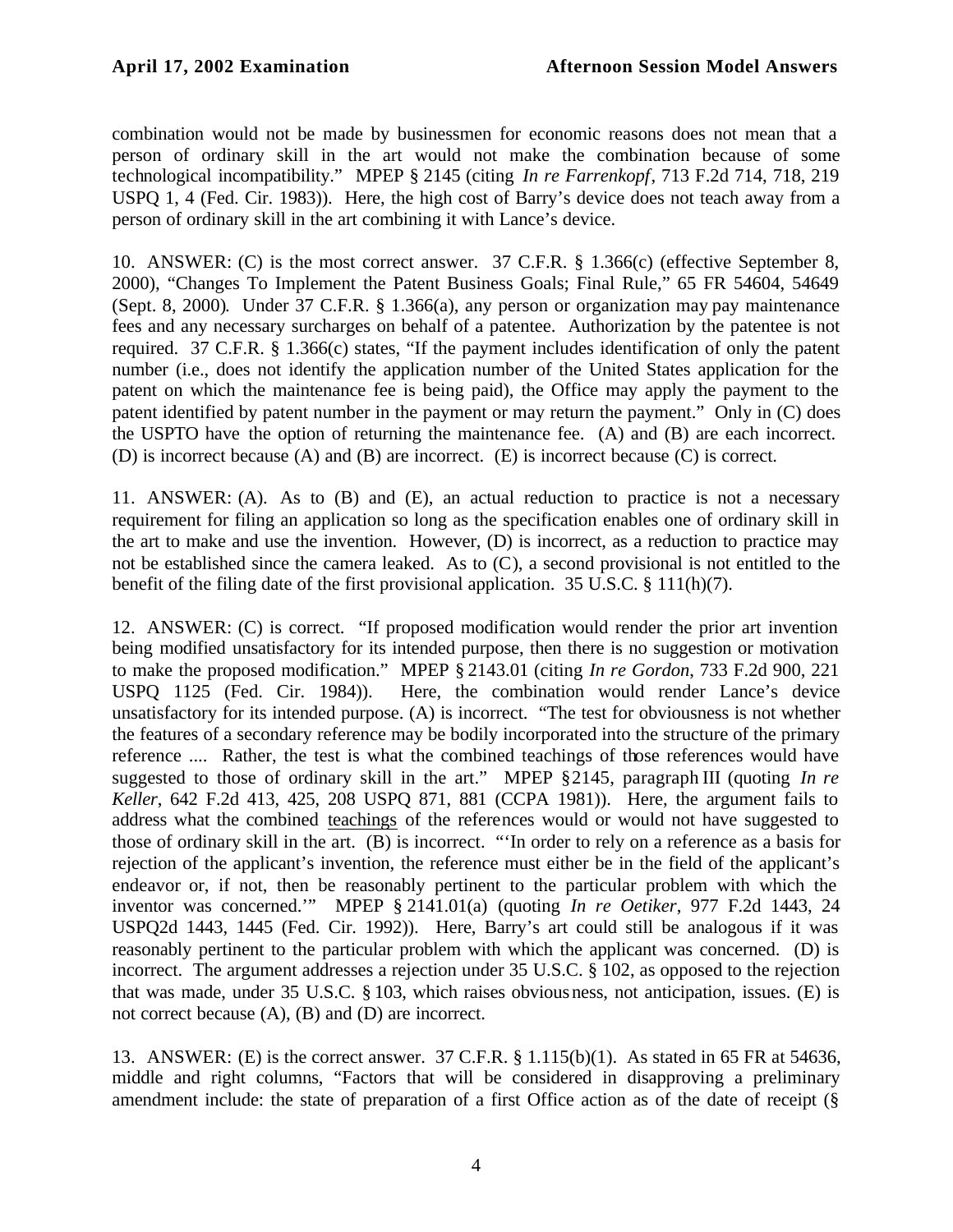1.6, which does not include § 1.8 certificate of mailing dates) of the preliminary amendment by the Office…" Thus, choices (C) and (D) are incorrect.

14. ANSWER: (D) is the correct answer. 37 C.F.R. § 1.97(c). (A) and (B) are each incorrect at least because the Office action is non-final and the RCE is improper. 37 C.F.R. § 1.114(b) and MPEP § 706.07(h). According to MPEP § 706.07(h)(III)(A)(1), "If prosecution in the application is not closed, applicant will be notified of the improper RCE and any amendment/reply will be entered." However, since the submission of the IDS in (A) and (B) is after the mailing of a first Office action, either the fee set forth in  $37$  C.F.R.  $\S 1.17(p)$  or a statement as specified in 37 C.F.R. § 1.97(e) is required. 37 C.F.R. § 1.97(c). (C) is incorrect at least because the submission of the IDS is after the mailing of a first Office action, and either the fee set forth in 37 C.F.R. § 1.17(p) or a statement as specified in 37 C.F.R. § 1.97(e) is required. 37 C.F.R. § 1.97(c). (E) is incorrect because (D) is correct.

15. ANSWER: (B) is the most correct answer. 37 C.F.R. § 1.121(b), and MPEP §714, page 700-169 through 172 (8th ed.) (*Amendments, Applicant's Action).* (A) is incorrect. MPEP § 714, page 700-171 (8<sup>th</sup> Ed.) (*Amendments, Applicant's Action*) "After March 1, 2001, all amendments to the specification including the claims must be made by replacement paragraph/section/claim in clean form." This requirement is regardless of the filing date of the application." (C) is incorrect. 37 C.F.R.  $\S$  1.121(c)(1), and MPEP  $\S 714$ , page 700-172 ( $8<sup>th</sup>$  ed.) (*Amendments*, *Applicant's Action)* "A marked up version does not have to be supplied for any added or cancelled claims." (D) is incorrect. MPEP § 714, page 700-171 and 172 (8<sup>th</sup> Ed.) (*Amendments*, *Applicant's Action)* all amendments to the specification including the claims must be made by replacement paragraph/section/claim in clean form. Exceptions are not made for inserting priority information. Additionally, the use of replacement pages is not accepted in amending U.S. applications under 37 C.F.R. § 1.121. See Patent Business Goals – Final Rule, 65 *Fed. Reg.* 54639, Response to Comment 61. (E) is incorrect. MPEP  $\S 714.01(e)$  page 700-174 ( $8<sup>th</sup>$  Ed.) (*Amendments Before First office Action*) A one-month non-extendable time period is given to applicants in which they are to bring the amendment into compliance with 37 C.F.R. § 1.121.

16. ANSWER: (B) is the most correct answer. The cancellation of Claim 3 overcomes the examiner's objection. The addition of Claims 4 and 5 provide the client with patent protection in product by process format for the cable by both methods of manufacture. Thus, if Claim 4 is invalid, Claim 5 may remain valid. Answer (A) is incorrect because it is an improper multiple dependent claim. 35 U.S.C. § 112 ¶ 5; 37 C.F.R. § 1.75(c); MPEP § 608.01(n), part (I)(B)(1). Answer (C) alone is not the most correct answer because even though canceling Claim 3 will overcome the rejection and provides protection for the Ethernet cable made by the process comprising the steps A, B and C, it will also leave the application without a claim to the Ethernet cable made using the processes comprising the steps of A, B, C, and D. Answer (D) alone is not the most correct answer because even though canceling Claim 3 will overcome the rejection and provides protection for the Ethernet cable made by the process comprising the steps A, B, C, and D, it will also leave the application without a claim to the Ethernet cable made using the processes comprising the steps of A, B, and C. Answer (E) alone is incorrect because, even though canceling the claim will overcome the rejection, it will also leave the application without a claim to the Ethernet cable made using the processes set forth in either Claim 1 or Claim 2.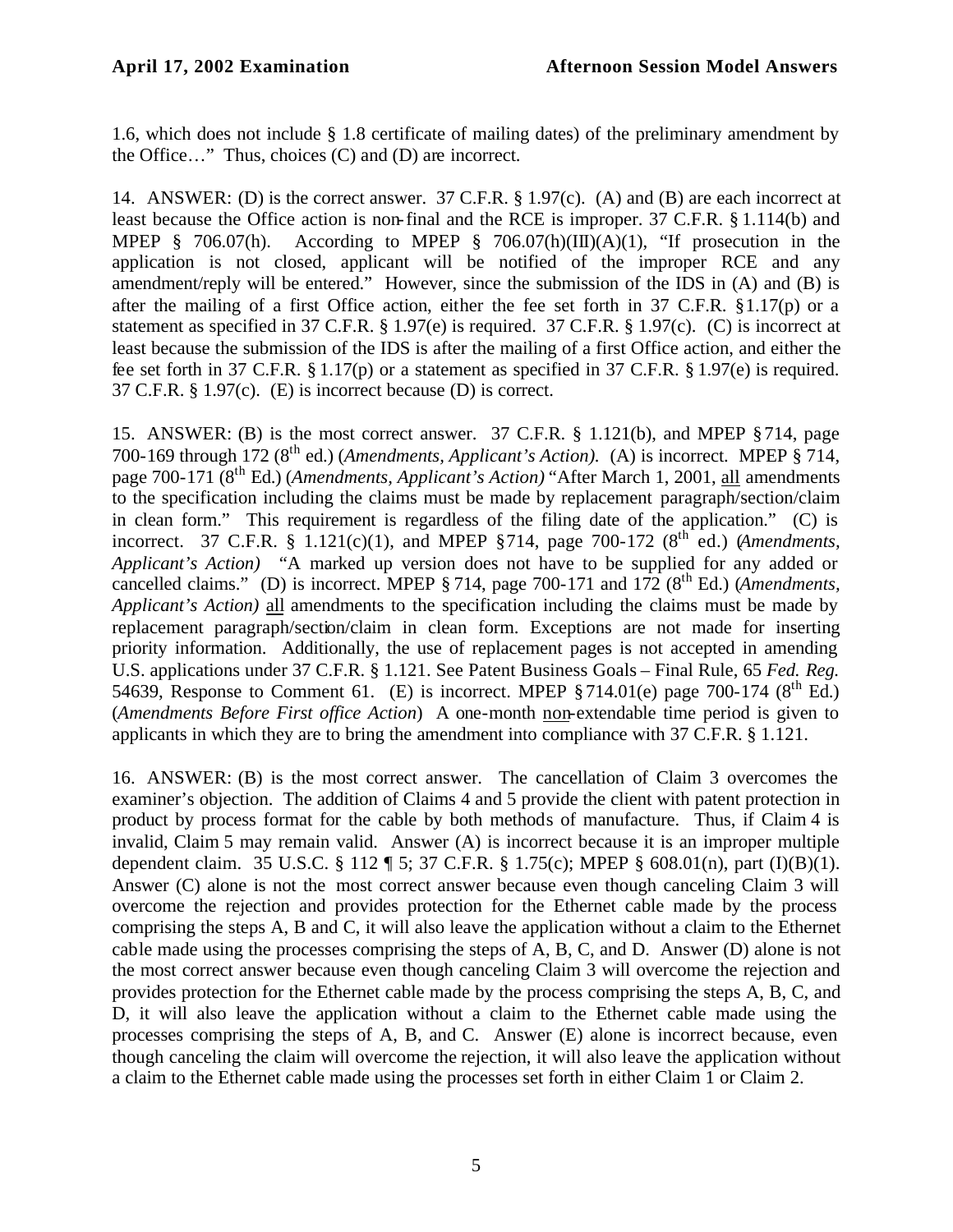17. ANSWER: The correct answer is (C). Inter partes reexaminations are available only for patents that issued from an original application filed on or after November 29, 1999. 37 C.F.R. § 1.913. An original application is any application other than a reissue application. MPEP § 201.04(a). (A) is incorrect because R2 is a reissue that is based on a patent, which in turn, issued from a patent application that was filed in 1993 (which is before the November 29, 1999 date); and because P3 issued from an application filed before November 29, 1999. (B) is incorrect because R2 is a reissue, and did not issue from an original application, and because an ex parte reexamination of P1 would not permit Mr. Flash to participate in the reexamination. (D) is not the most correct answer because ex parte reexamination of P1 would not permit Mr. Gordon to participate to the same extent as in inter partes reexamination. (E) is incorrect because P3 did not issue from an application filed on or after November 29, 1999.

18. ANSWER: (B) is the correct answer. 35 U.S.C. § 116 states that "[w]hen an invention is made by two or more persons jointly, they shall apply for patent jointly and each make the required oath," 37 C.F.R. § 1.63(a)(4) states that the oath "must state that the person making the oath or declaration (2) believes the named inventor or inventors to be the original and first inventor or inventors of the subject matter which is claimed and for which a patent is sought," 37 C.F.R.  $§$  1.64(a) states that "[t]he oath or declaration...must be made by all of the actual inventors." Rocket invented all the claimed elements except for the Y-shaped laces. Torpedo's contribution to the baseball was the Y-shaped laces. Therefore, Rocket and Torpedo must execute the oath. (A) is incorrect because Rocket is not the sole inventor. (C), (D), and (E) are incorrect because neither Cannon nor Missle contributed to any portion of the claim for which a patent is sought.

19. ANSWER: (D) is the most correct answer. 37 C.F.R. §1.42 states that "[I]n case of the death of the inventor, the legal representative…of the deceased inventor may make the necessary oath." (A), (B), and (C) are incorrect because the facts do not reveal an assignment to Paper America. Inasmuch as the given facts show that the officers and employees are not related to the Rocket, they may not act as Rocket's legal representative.

20. ANSWER: (D) is the correct answer. 37 C.F.R. §1.10 states that "[a]ny correspondence received by the Patent and Trademark Office (Office) that was delivered by the 'Express Mail Post Office to Addressee' service of the United States Postal Service (USPS) will be considered filed in the Office on the date of deposit in with the USPS." Although the Rocket application could have been deposited in the USPS as early as October 13, 2001, the facts indicate that the application was not actually deposited until October 22, 2001. MPEP § 573. Therefore, the only filing date that the USPTO will accord the application is October 22, 2001. (A), (B), (C) and (E) are incorrect because the application was not deposited in the USPS on any of these dates.

21. ANSWER: (C) is the correct answer. MPEP § 608.04(c) includes the following recitation:

Where the new matter is confined to amendments to the specification, review of the examiner's requirement for cancellation is by way of petition. But where the alleged new matter is introduced into or affects the claims, thus necessitating their rejection on this ground, the question becomes an appealable one.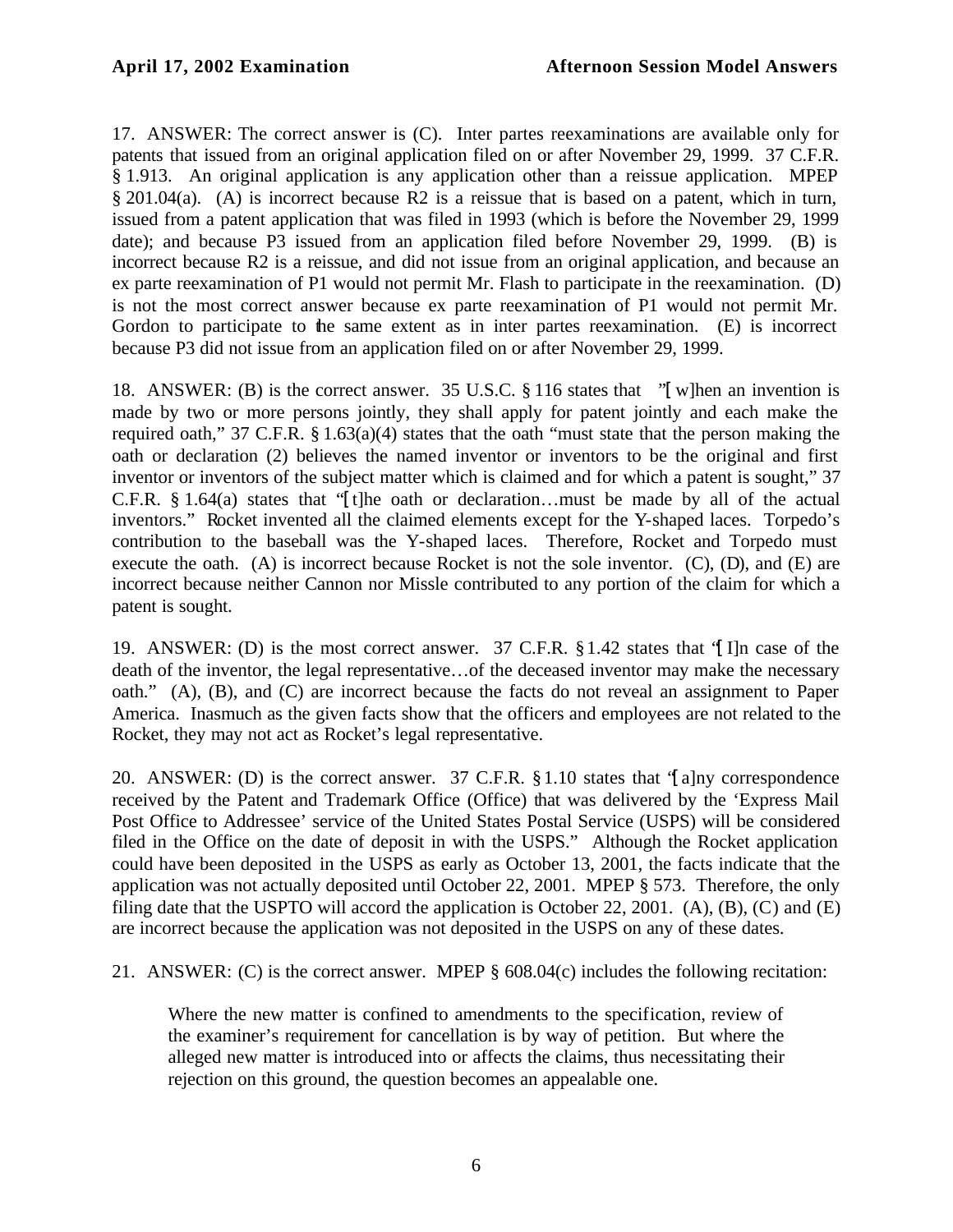See, also, MPEP § 706.03(o), which includes the following recitation:

In amended cases, subject matter not disclosed in the original application is sometimes added and a claim directed thereto. Such a claim is rejected on the ground that it recites elements without support in the original disclosure under 35 U.S.C. § 112, first paragraph.

22. ANSWER: (E) is the correct answer. 35 U.S.C. §251. The reissue permits Smarter to broaden the claimed subject (A) is incorrect. There must be copendency between the divisional application and the original application. 35 U.S.C. § 120. (B) This is incorrect, as an applicant's failure to timely file a divisional application while the original application is still pending is not considered to be an error correctable via reissue, *In re Orita*, 550 F.2d 1277, 1280, 193 USPQ 145, 148 (CCPA 1977). (C) This is incorrect, as an applicant's failure to timely file a divisional application while the original application is still pending is not considered to be an error correctable via reissue, Id., including a divisional reissue application. MPEP § 1402. (D) This is incorrect, as an applicant's failure to timely file a divisional application while the original application is still pending is not considered to be an error correctable via reissue, Id.

23. ANSWER: (A). As to (A) see 37 C.F.R. § 1.10(a), which provides, "Any correspondence received by the [USPTO] that was delivered by the 'Express Mail Post Office to Addressee" service of the United States Postal Service (USPS) will be considered filed in the [USPTO] on the date of deposit with the USPS. The date of Deposit with the USPS is shown by the 'date-in' on the 'Express Mail' mailing label or other official USPS notation.". As to (B), (C) and (D), no such procedures are available in the USPTO. (C) is wrong since the claims of the application of Mike and Millie may read on the invention of Jill and Jack in which case an interference would be declared to determine priority and only one application would issue. As to (E), see 37 C.F.R. § 1.10(a), which does not require Mike and Millie to certify when they mailed the application for the USPTO to accord them a filing date of September 15, 2001. Mike and Millie followed to the procedures of § 1.10(a) to be accorded a September 15, 2001 filing date.

24. ANSWER: (E) is the most correct answer. MPEP  $\S$  706.02 page 700-20 ( $8<sup>th</sup>$  ed.), under the heading "DETERMINING THE EFFECTIVE FILING DATE OF THE APPLICATION" states "[t]he effective filing date of a U.S. application may be determined as follows: … (B) If the application is a continuation-in-part of an earlier U.S. application, any claims in the new application not supported by the specification and claims of the parent application have an effective filing date equal to the filing date of the new application. Any claims which are fully supported under 35 U.S.C. § 112 by the earlier parent application have the effective filing date of that earlier parent application." Accordingly, the effective filing date of claims 1-10 is 1995 and the effective filing date of claims 11-15 is 2000. Answers (A) and (B) are incorrect because they do not account for the two different effective filing dates. Answers (C) and (D) are both correct, therefore answer (E) which includes both (C) and (D) is the most correct answer.

25. ANSWER: (A) is the most correct answer. 37 C.F.R. § 1.114(a) and (d). The filing of a request for continued examination, including a submission, after the filing of a Notice of Appeal to the Board of Patent Appeals and Interferences, but prior to a decision on the appeal is considered a request to withdraw the appeal and reopen prosecution of the application before the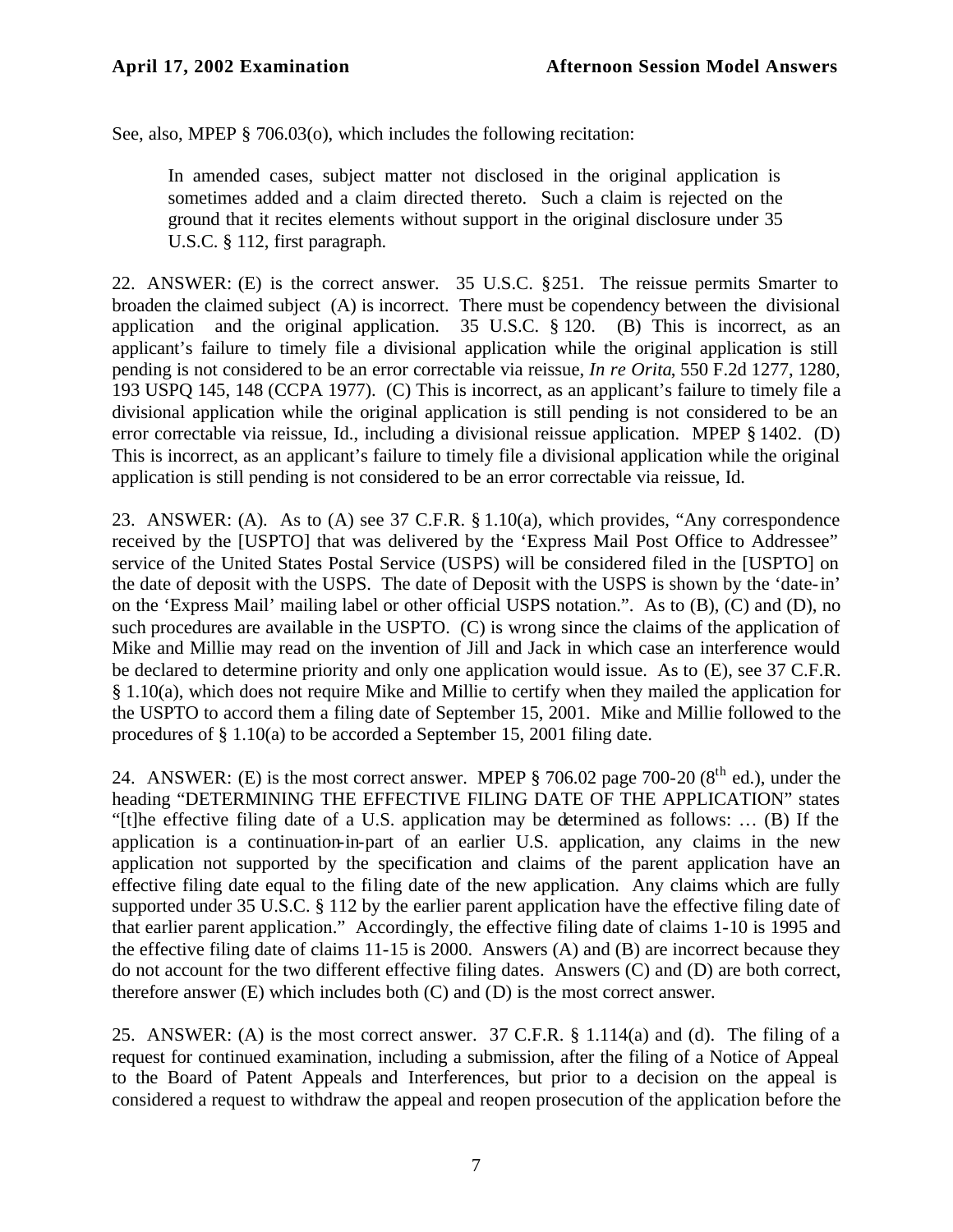examiner. The submission may be an amendment to the written description. 37 C.F.R. § 1.114(c). *See,* "Request for Continued Examination Practice and Changes to Provisional Application Practice; Final Rule," 65 F.R. 50092, 50095, left column, third complete paragraph (Aug. 16, 2000), 1238 O.G. 13 (Sept. 5, 2000). (B) is not the most correct answer. 37 C.F.R. § 1.114(a)(3). The procedure of § 1.114 is not available in an application after the filing of a Notice of Appeal to the Federal Circuit unless the appeal is terminated and the application is still pending. *See,* "Request for Continued Examination Practice and Changes to Provisional Application Practice; Final Rule," 65 F.R. 50092, 50095, middle column, first complete paragraph (Aug. 16, 2000), 1238 O.G. 13 (Sept. 5, 2000). (C) is not the most correct answer. The filing of an RCE (with a submission and fee) in an allowed application after the issue fee has been paid without a petition under 37 C.F.R. § 1.313 to withdraw the application from issue "will not operate to avoid issuance of the application as a patent." *See,* "Request for Continued Examination Practice and Changes to Provisional Application Practice; Final Rule," 65 F.R. 50092, 50095, middle column, second complete paragraph (Aug. 16, 2000), 1238 O.G. 13 (Sept. 5, 2000). (D) is not the most correct answer. The procedure of § 1.114 is not available in an application after the filing of a Notice of Appeal to the Federal Circuit unless the appeal is terminated and the application is still pending. *See,* MPEP § 1216.01; and "Request for Continued Examination Practice and Changes to Provisional Application Practice; Final Rule," 65 F.R. 50092, 50095, middle column, first complete paragraph (Aug. 16, 2000), 1238 O.G. 13 (Sept. 5, 2000). (E) is not the most correct answer. 37 C.F.R  $\S$  1.114(e)(1). "The continued examination provisions of 35 U.S.C. §132(b) and §1.114…will not be available for: (1) A provisional application (which is not examined under 35 U.S.C. § chapter 12)." *See,* "Request for Continued Examination Practice and Changes to Provisional Application Practice; Final Rule," 65 F.R. 50092, 50095, left column, second complete paragraph (Aug. 16, 2000), 1238 O.G. 13 (Sept. 5, 2000).

26. ANSWER: The best answer is (B), because, under the facts as stated, the Wicks and Sticks article "shows a drawing of a dissimilar candle that would nevertheless *raise a question of patentability*" (italics added). Although the published article might not be anticipatory, it can raise a substantial new question of patentability under 37 C.F.R. § 1.515. (A) is incorrect because it is not error to fail to claim restricted inventions that were not elected and that were not claimed in divisional applications. In re *Orita* 550 F.2d 1277, 1280, 193 USPQ 145, 148 (CCPA 1977)*;* MPEP § 1450. (C) is not the best answer because there is no copendency between the new nonprovisonal application and parent application that issued as patent P2. 35 U.S.C. § 120. (D) is not correct because broadened claims may not be filed in a reexamination. (E) is not the best answer because it is not clear there is an "error" under 35 U.S.C. § 251 with respect to the claims for the reflective housing. MPEP §§ 1402, 1450.

27. ANSWER: The correct answer is (C) because (1) the declaration identified the application and the full name and citizenship of both inventors and (2) a copy of the application was sent to inventor B to review and understand. Answer (A) is incorrect because inventor B never reviewed and understood the application prior to signing the declaration form. Answer (B) is incorrect because (1) each declaration form failed to identify all the inventors (e.g. both inventors A and B) and (2) a copy of the application was not sent to inventor B to review and understand. Answer (D) is incorrect because inventor B never signed the declaration. Answer (E) is incorrect because petitions for nonsigning inventors must be filed under 37 C.F.R. §1.47, not §1.48.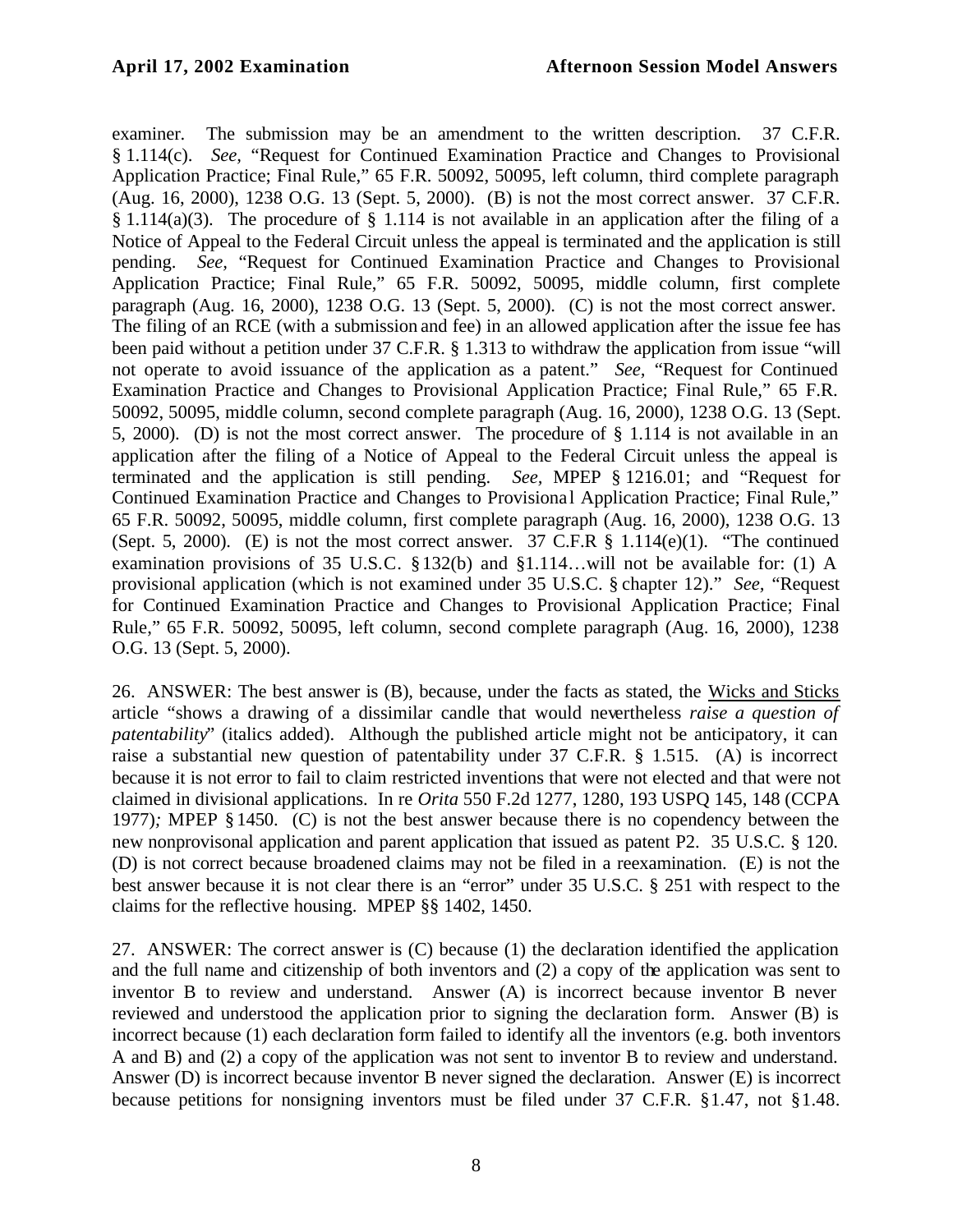Even if the petition is treated under § 1.47 a statement, that B's signature could not be obtained at this time, is insufficient.

28. ANSWER: (A) is the most correct answer. 37 C.F.R. § 1.114(d), last sentence. (B), (C), (D), and (E) are not the most correct answers. Each is recognized as being a "submission" within the scope of 37 C.F.R. § 1.114(c).

29. ANSWER: The model answer is choice (E). 37 C.F.R. §§ 1.217(d), 1.14(c)(2), and MPEP § 103, subsection "Published U.S. Patent Applications." 37 C.F.R. § 1.14 provides that while a published application is still pending the file itself will not be available to the public but copies of the application may be ordered. If a redacted copy of the application was published, copies of the redacted application and redacted materials will be provided under 37 C.F.R. §1.217(d). Answer (A) is incorrect because at least the redacted portion of any subsequent prosecution history can be ordered. Answer (B) is incorrect. Access is not provided to inspect the application file of pending published applications, MPEP § 103. Only copies of the application file may be ordered. Answers (C) and (D) are incorrect because inspection of the application file of a pending published application is not permitted. MPEP § 103. A member of the public may request only copies of the application file.

30. ANSWER: (A) is the most correct answer. MPEP § 608.01, subsection "Illustrations In the Specification." 37 C.F.R. § 1.58(a) permits tables and chemical formulas in the specification in lieu of formal drawings. (B) is incorrect. 37 C.F.R. § 1.75(a). The specification must conclude with one or more claims. (C) is incorrect. MPEP § 608.01, subsection "Hyperlinks And Other Forms Of Browser-Executable Code In The Specification." USPTO policy does not permit the USPTO to link to any commercial sites since the USPTO exercises no control over the organization, views, or accuracy of the information contained on these outside sites. (D) is incorrect. MPEP § 608.01, subsection "Illustrations In the Specification." Graphical illustrations, diagrammatic views, flowcharts, and diagrams in the descriptive portion of the specification do not come within the purview of 37 C.F.R. § 1.58(a). The examiner should object to such descriptive illustrations in the specification and request formal drawings in accordance with 37 C.F.R. § 1.81 when an application contains graphs in the specification. (E) is incorrect. 37 C.F.R. § 1.79. A reservation for a future application of subject matter disclosed but not claimed in a pending application will not be permitted in the pending application.

31. ANSWER: The most correct answer is (E). The application will not be published and the continuing application will have an effective filing date of January 3, 2000. Answer (A) is incorrect because the nonpublication request under 35 U.S.C.  $\S 122(b)(2)(B)(i)$  must be made upon filing. See 35 U.S.C.  $\S 122(b)(2)(B)(i)$ . Answer (B) is incorrect because the provisional application that resulted from the conversion cannot claim the benefit of the first provisional application filed on January 3, 2000. See 37 C.F.R. §1.53(c)(4). Answer (C) is incorrect because the application will be abandoned and Smith's right in claiming the benefit of the provisional application will be lost. Answer (D) is incorrect because the nonprovisional application filed on January 2, 2001 is not eligible for the CPA practice. See MPEP § 706.07(h), page 700-71.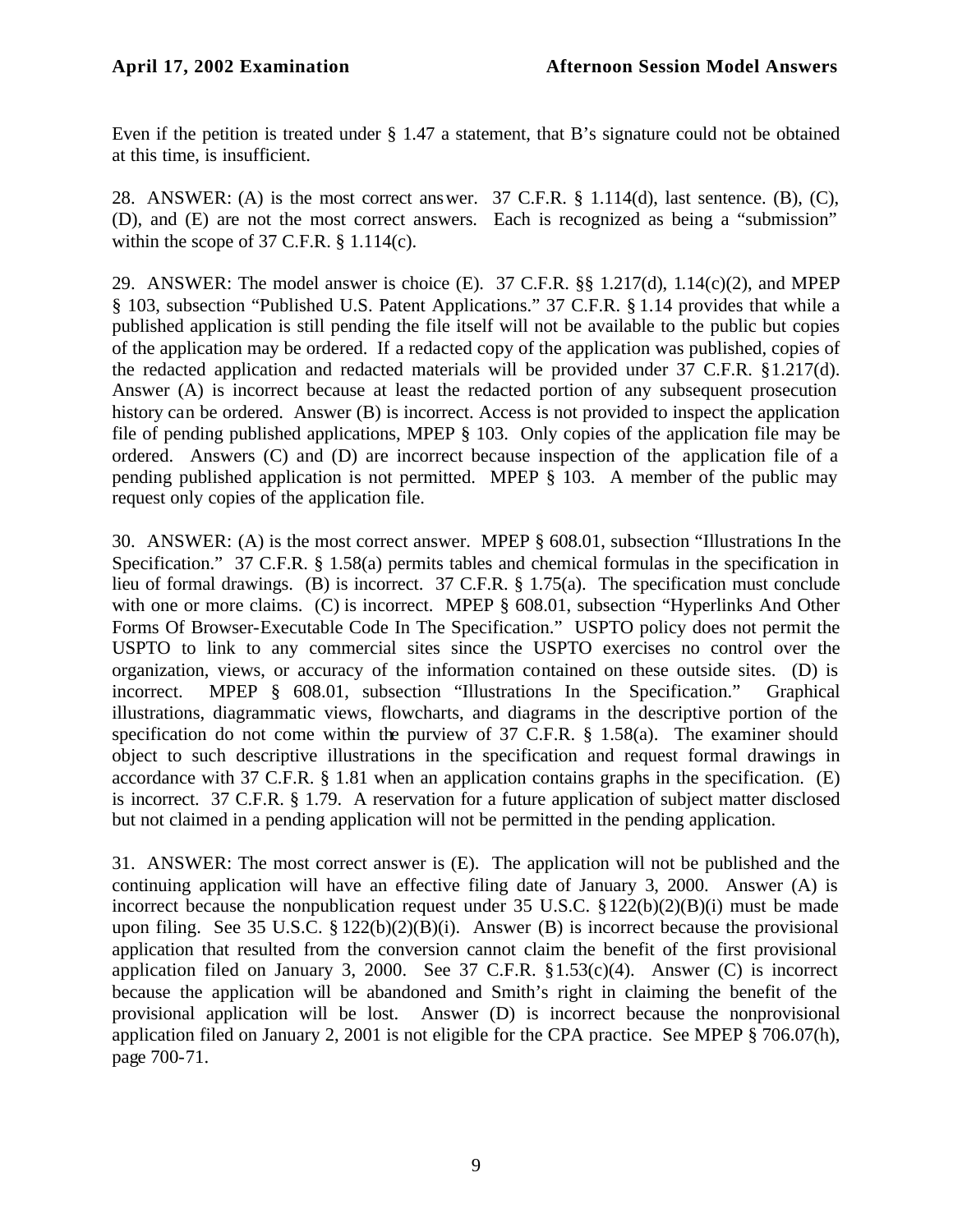32. ANSWER: (E) is the most correct answer. 37 C.F.R. § 1.194(b) reads "If appellant desires an oral hearing, appellant must file, in a separate paper, a written request for such hearing accompanied by the fee set forth in  $\S$  1.17(d) within two months from the date of the examiner's answer." Choices (A), (B), (C) and (D) are not required by 37 C.F.R. § 1.194, and are therefore incorrect answers to the above question. Further, communications with the Office are to be conducted in writing. 37 C.F.R. § 1.4(d).

33. ANSWER: (A) is the most correct answer. In *Evans Cooling Systems, Inc. v. General Motors Corp*., 125 F.3d 1448, 44 USPQ 2d 1037 (Fed. Cir. 1997) the Federal Circuit held that even though an invention is misappropriated by a third party, the public sale bar applies (35 U.S.C. § 102(b)). Accordingly, (A) is true and (B) is not. (C) is incorrect since the people at MC were not the true inventors, and therefore, the misappropriation is within the jurisdiction of the USPTO. 35 U.S.C. § 102(f). (D) is incorrect inasmuch as (C) is incorrect. (E) is incorrect inasmuch as (A) is correct.

34. ANSWER: (B). See 37 C.F.R. § 1.114(e)(1). Answer (A) is wrong because the issue fee has been paid and  $\S 1.114(a)(1)$  prohibits an RCE unless a petition under  $\S 1.313$  is granted. Answer (C) is wrong for the same reason and further if the application had been abandoned an RCE could not be filed. Answer (D) is wrong because RCE practice does not apply to provisional applications under 37 C.F.R.  $$$  ?.114(e)(5). (E) is wrong because, as explained in (B), after the issue fee is paid, you cannot file an RCE unless you have successfully withdrawn the case from issue by petition under 37 C.F.R. § 1.313.

35. ANSWER: (D) is correct and (A), (B), (C), and (E) are wrong. Under 37 C.F.R. § 1.211:

(b) Provisional applications under 35 U.S.C. § 111(b) shall not be published, and design applications under 35 U.S.C. chapter 16 and reissue applications under 35 U.S.C. chapter 25 shall not be published under this section.

Emphasis added.

36. ANSWER: (D) is the most correct answer. There is no such refund permitted since 35 U.S.C. § 42(d) only permits a refund of any fee "paid by mistake or any amount paid in excess of that required." According to the statute, any refund of an "amount paid in excess" must be based upon an overpayment of a fee that was, in fact, required when the fee was paid. See "Changes to Implement the Patent Business Goals; Final Rule," 65 F.R. 54604, 54642 (center column) (September 8, 2000), 1238 Official Gazette 77 (September 19, 2000). As to (A) and (B), see "Changes to Implement the Patent Business Goals; Final Rule," 65 F.R. 54604, 54642 (center column) (September 8, 2000), 1238 Official Gazette 77 (September 19, 2000), which states: "[t]his procedure further expedites design application processing by decreasing clerical processing time as well as the time spent routing the application between processing steps… . Further, the 'Petition to Make Special' procedure will continue to be made available without any anticipated increase in the required petition fee." As to (C), it contains all of the elements of 37 C.F.R. § 1.155(a), which provides "(a) The applicant may request that the Office expedite the examination of a design application. To qualify for expedited examination: (1) The application must include drawings in compliance with § 1.84; (2) The applicant must have conducted a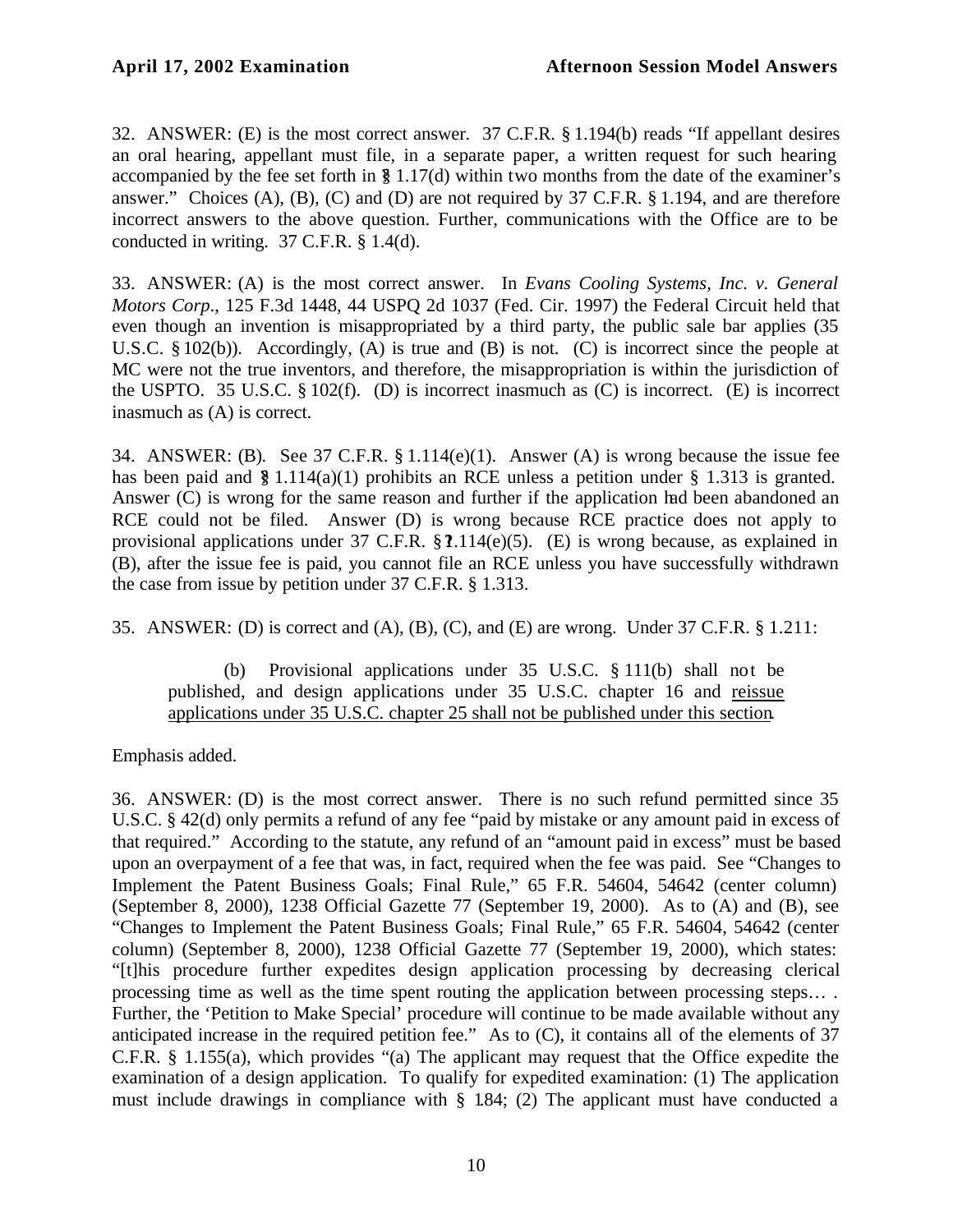preexamination search; and (3) The applicant must file a request for expedited examination including: (i) The fee set forth in  $\S$  1.17(k); and (ii) A statement that a preexamination search was conducted. The statement must also indicate the field of search and include an information disclosure statement in compliance with § 1.98." As to (E), it contains all of the elements of 37 C.F.R. § 1.155(b), which provides "(b) The Office will not examine an application that is not in condition for examination (e.g., missing basic filing fee) even if the applicant files a request for expedited examination under this section."

37. ANSWER: (D) is correct. It is the only answer that proposes to use a practice and procedure that is available to Einstein. 35 U.S.C. § 302. (A) This is incorrect because a statement by the currently named inventor as required by 37 C.F.R. § 1.324(b)(2) and the fee required by 37 C.F.R. § 1.20(b0 have not been filed. (B) This is incorrect, as in *A.F. Stoddard & Co. v. Dann*, 564 F.2d 556, 567 n.16, 195 USPQ 97, 106 n.16 (D.C. Cir. 1977) wherein correction of inventorship from sole inventor A to sole inventor B was permitted in a reissue application, does not apply here, as a reissue application can only be filed by the inventor(s) or assignee(s). See MPEP § 1412.04. (C) This answer is incorrect because it refers to sales, as opposed to patents or printed publications. (E) The option of requesting *inter partes* reexamination is not available in this scenario, as the patent in question issued from an original application which was filed prior to the critical date of November 29, 1999. Only patents which issued from original applications filed in the United States on or after November 29, 1999, are eligible for *inter partes* reexamination (37 C.F.R. § 1.913).

38. ANSWER: (E), which includes answers (A) and (D), is the correct answer. Answer (A) is correct. Where an application is filed identifying the inventorship but an executed declaration under 37 C.F.R. § 1.63 has not been filed, the first submission of an executed declaration under 37 C.F.R. § 1.63 will automatically act to correct the earlier identification of the inventorship. 37 C.F.R. § 1.48(f)(1). Answer (D) is correct. A continuation using a copy of a declaration under 37 C.F.R. § 1.63 from a prior application may be filed naming fewer than all the named inventors in the prior application provided a request for deletion of an inventor accompanies the declaration copy. 37 C.F.R. § 1.53(b)(1), 37 C.F.R. § 1.63(d)(1)(iv), and 1.63(d)(2). Answer (B) is incorrect. Where a declaration under 37 C.F.R. § 1.63, signed by at least one of the inventors, has been submitted to the Office, submission of a second executed declaration under 37 C.F.R. § 1.63 setting forth a different inventive entity will not act to correct the inventorship absent a petition under 37 C.F.R. § 1.48(a). 37 C.F.R. § 1.48(f)(1). Answer (C) is incorrect. Inventorship cannot by corrected by adding an inventor through the filing of a continued prosecution application, rather a petition under 37 C.F.R. § 1.48 is required. 37 C.F.R.  $§ 1.53(d)(4).$ 

39. ANSWER: (E) is the correct answer as both answers (A) and (C) are in accordance with Office practice. Answer (A) is a correct answer as the payment of the small entity filing fee will be treated as a written assertion of entitlement to small entity status pursuant to 37 C.F.R. § 1.27(c)(3). Answer (C) is a correct answer as once small entity status is properly established on filing of the application small entity fees may continue to be paid without regard to a change in status, such as for a claim fee, until the issue fee is due pursuant to 37 C.F.R.  $\S 1.27(g)(1)$ . Answer (B) is not a correct answer. Although a new determination of entitlement to small entity status is made upon payment of the issue fee, a written assertion of entitlement to small entity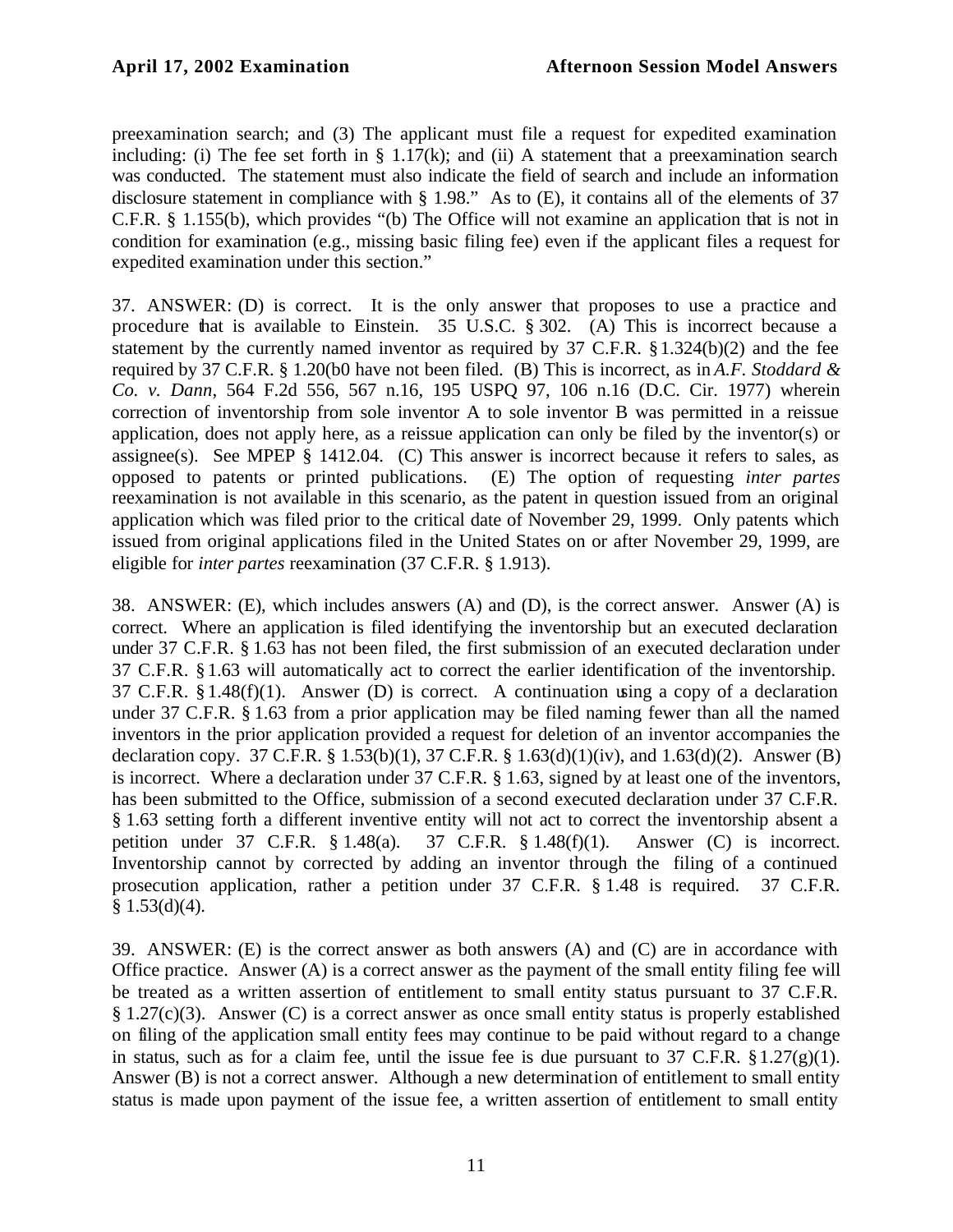status is not required at this time. Once established, small entity status remains in effect unless the facts change. . Answer (D) is not a correct answer. At the time of payment of the issue fee the registered practitioner cannot rely upon the previous written assertion of small entity status completed at the time of filing the application. Applicant must conduct a new investigation as to entitlement to small entity status at the time of payment of the issue fee pursuant to 37 C.F.R.  $§ 1.27(g)(1)$ . If small entity status is determined to continue to be appropriate at the time of payment of the issue fee, a small entity issue fee can be paid based on such determination and a written assertion need not be presented at that time pursuant to 37 C.F.R.  $\S 1.27(e)(1)$ .

40. ANSWER: (D) is the most correct answer. MPEP § 608.01(n). (A) is incorrect because a dependent claim must further limit the subject matter of a previous claim. 37 C.F.R. § 1.75(c). The claim in (B) is actually inconsistent with claim 1. (B) is incorrect because there is no antecedent basis for the wheels. MPEP § 2173.05(e). (C) is incorrect because it does not refer back in the alternative only. MPEP  $\S$  608.01(n). (E) is incorrect because (D) is correct.

41. ANSWER: All answers accepted.

42. ANSWER: (E) is the most correct answer. 37 C.F.R. § 1.33(c). (A) is incorrect. MPEP § 403, p.400-9. Powers of attorney to firms filed in executed applications filed after July 2, 1971, are not recognized by the Patent and Trademark Office. However, the firm's address will be considered to be the correspondence address. (B) is incorrect. MPEP § 402.02, and 406. The associate attorney may not appoint another attorney. (C) is incorrect. 37 C.F.R. § 1.36. An assignment will not itself operate as a revocation of a power or authorization previously given. (D) is incorrect. MPEP § 402.05. Revocation of the power of the principal attorney or agent revokes powers granted by him or her to other attorneys or agents.

43. ANSWER: The correct answer is (B). See MPEP § 201.13. An application must be filed in the U.S. within 12 months from the earliest foreign filing, except as provided in 35 U.S.C. § 119(c). Therefore, you would have one year from December 28, 2000 to file in the U.S. because invention X was first filed in Germany on December 28, 2000. Thus, you have until December 28, 2001 and the USPTO is open for business. The exception in 35 U.S.C. § 119(c) does not apply because the German application was abandoned after the filing of the second foreign application, the French application. Further, the subsequently filed application must be filed in the same country. Answer (A) is not the latest date to file.. See 35 U.S.C. §21 and MPEP  $\S$  201.13, Part D. Answer (C) is too late to obtain the right of priority for invention X inasmuch as the USPTO was open for business on December 28, 2001. Answers (D) and (E) are also too late to obtain the right of priority for invention  $X$  as it was disclosed in a foreign application more than a year prior to those dates.

44. ANSWER: (B) is the correct answer. 35 U.S.C. § 112, second paragraph, 35 U.S.C. § 101, and MPEP  $\S$  2173.05(h)(II). (A) is incorrect because the claim presented in (A) attempts to claim a process without setting forth any steps involved in the process. MPEP § 2173.05(q). (C) is incorrect because the claim presented in (C) recites "an effective amount " without stating the function that is to be achieved, and more than one effect can be implied from the specification. *In re Fredericksen* 213 F.2d 547, 102 USPQ 35 (CCPA 1954). It is unclear whether "an effective amount" in (C) is an effective amount to increase stickiness or an effective amount to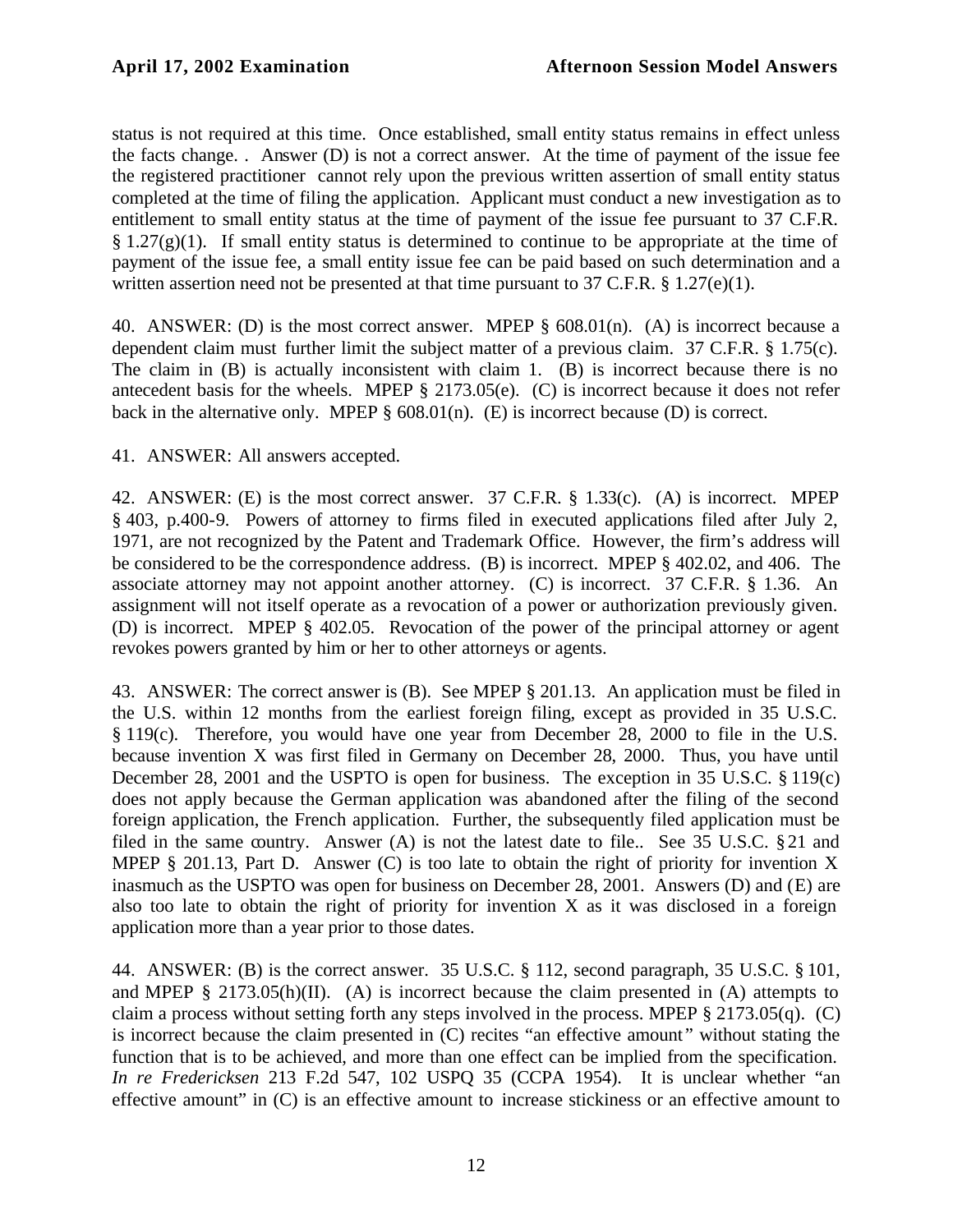increase hardness. MPEP  $\S$  2173.05(c)(III). (D) is incorrect because it is unclear whether "preferably between 15 and 20 degrees Celsius" is a limitation on the scope of the claim presented in (D). MPEP § 2173.05(c)(I). (E) is incorrect at least because the claim presented in (E) claims both a composition and a process of using it. MPEP  $\S 2173.05(p)(II)$ . Further, the portion of the claim in (E) drawn to a process of using the composition does not set forth any steps involved in the process. MPEP § 2173.05(q).

45. ANSWER: (D) is the correct answer. 37 C.F.R. § 1.33(a)(1) (effective November 7, 2000) "Changes To Implement the Patent Business Goals; Final Rule," 65 FR 54604, 54617 (September 8, 2000). 37 C.F.R. § 1.33(a)(1), in pertinent part provides, "Thus, the inventor(s), any registered practitioner named in the transmittal papers accompanying the original application, or a party that will be the assignee who filed the application, may change the correspondence address in that application under this paragraph." As stated in 65 FR at 54617, middle column, "The parties who may so change the correspondence address would include only the one inventor filing the application, even if more than one inventor was identified on the application transmittal letter." Since  $(A)$ ,  $(B)$ , and  $(C)$  are provided for in 37 C.F.R. § 1.33(a)(1), (D) is correct. (E) is incorrect because (D) is correct.

46. ANSWER: (D) is the correct answer. 37 C.F.R. § 1.105(a) (effective November 7, 2000); "Changes To Implement the Patent Business Goals; Final Rule," 65 FR 54604, 54634 (September 8, 2000). (A) is specifically stated as an example in 37 C.F.R.  $\S$  1.105(a)(1)(v). (B) and (C) are given as examples in 65 FR at 54634, left column, where the Office may require the submission of information. (E) is incorrect because (D) is correct.

47. ANSWER: The model answer is choice (A). MPEP § 608.05 and § 608.05(a) and (b), computer program listing of more than 300 lines (up to 72 characters per line) must be submitted on a compact discs. See 37 C.F.R. §§ 1.96(c) and 1.52(e). Tables over 50 pages and computer program listings of any size under 300 lines (up to 72 characters per line) may be submitted on compact disc. If the table and/or computer program listing is submitted on compact disc then a duplicate copy of each compact disc must also be submitted. Answer B is incorrect since only CD-R and CD-ROM are acceptable media for submitting computer program listing not floppy discs; and it is applicant's option to file the table on CD-R/CD-ROM media rather than paper. Answer C is incorrect since only CD-R and CD-ROM are acceptable media for submitting computer program listings of over 300 lines, not floppy discs, magnetic tape or paper. Answer D is incorrect because it is not mandatory to submit tables over 50 pages on compact disc while it is mandatory to submit computer program listings over 300 lines (up to 72 characters per line) on compact disc. Also, only CD-R and CD-ROM are acceptable media for submitting computer program listings and tables, not floppy discs, magnetic tape or paper. Answer E is incorrect because only tables over 50 pages, computer program listings and genomic sequence information may be filed on compact disc. 37 C.F.R. § 1.52(e). Also, the compact disc must be provided in duplicate.

48. ANSWER: The correction answer is (B). No extensions of time under 37 C.F.R. §1.136 are permitted. See 37 C.F.R. § 1.85(c). Therefore, the drawings must be filed three months from the mailing date of the Notice of Allowability, which is June 26, 2002. Answer (A) is not the latest date. Answers (C), (D) and (E) are incorrect as no extensions of time are permitted.